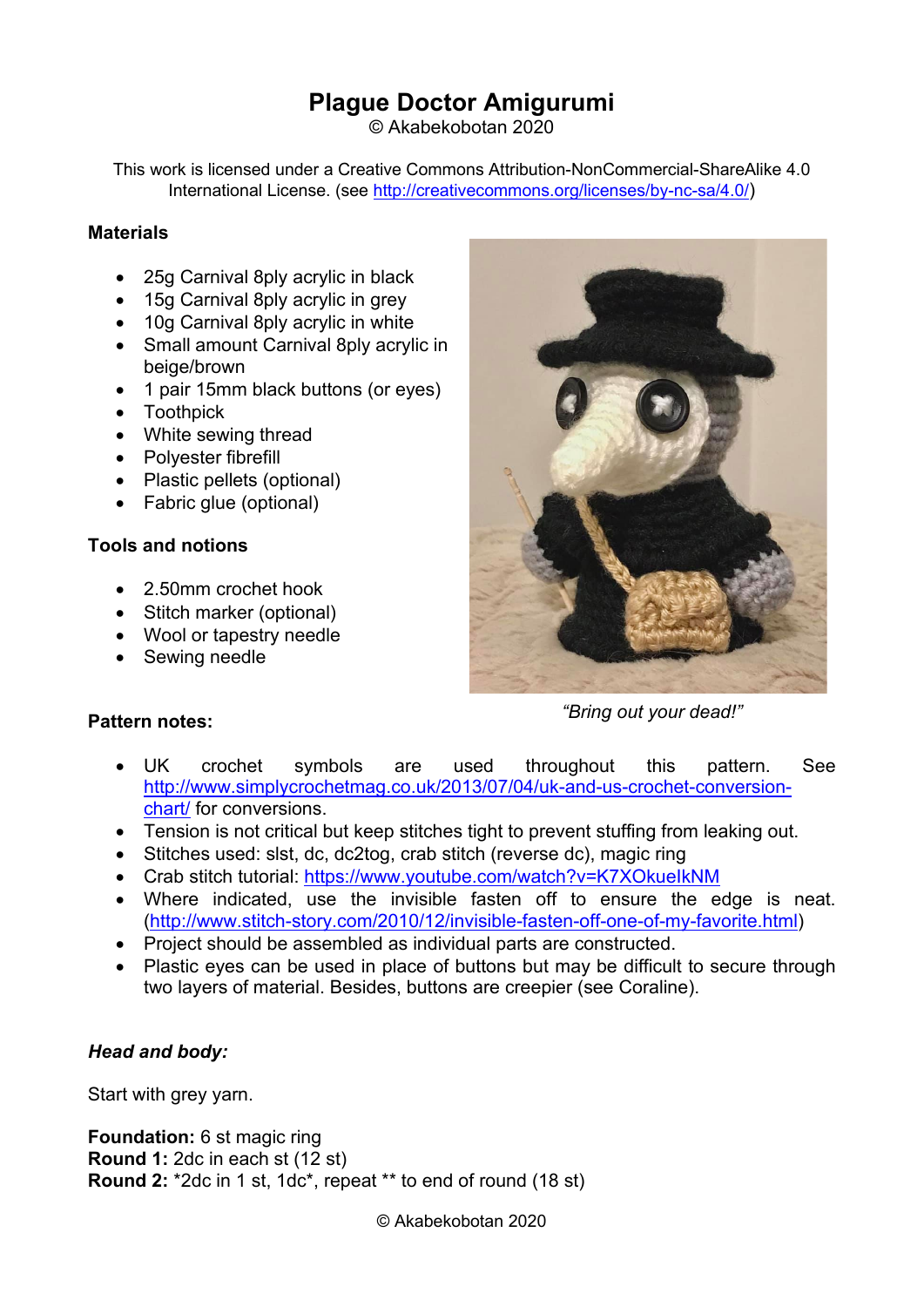**Round 3:** \*2dc in 1 st, 2dc\*, repeat \*\* to end (24 st) **Round 4:** \*2dc in 1 st, 3dc\*, repeat \*\* to end (30 st) **Round 5:** dc to end of round (30 st) **Round 6:** \*2dc in 1 st, 4dc\*, repeat \*\* to end (36 st) **Round 7:** dc to end of round (36 st) **Round 8:** \*2dc in 1 st, 5dc\*, repeat \*\* to end (42 st) **Round 9-10:** dc to end of round (42 st) **Round 11:** \*2dctog, 5dc\*, repeat \*\* to end (36 st) **Round 12:** dc to end of round (36 st) **Round 13:** \*2dctog, 4dc\*, repeat \*\* to end (30 st) **Round 14:** \*2dctog, 3dc\*, repeat \*\* to end (24 st) **Round 15:** dc to end of round (24 st)

Change to black yarn.

**Round 16:** Working in front loops only, \*2dc in 1 st, 3dc\*, repeat \*\* to end (30 st) **Round 17:** dc to end of round (30 st) **Round 18:** \*2dc in 1 st, 4dc\*, repeat \*\* to end (36 st) **Round 19:** dc to end of round (36 st) **Round 20:** \*2dc in 1 st, 5dc\*, repeat \*\* to end (42 st) **Round 21:** slst into first stitch of Round 20, ch 1, crab stitch to end of round (42 st)

Break yarn and pull through, weave in yarn end. Continuing with black yarn, join yarn to the back loop of the first stitch of Round 15.

**Round 22:** Working in back loops only, slst, dc to end of round (24 st) **Round 23-25:** dc to end of round (24 st) **Round 26:** \*2dc in 1 st, 3dc\*, repeat \*\* to end (30 st) **Round 27-29:** dc to end of round (30 st) **Round 30:** \*2dc in 1 st, 4dc\*, repeat \*\* to end (36 st) **Round 31-33:** dc to end of round (36 st) **Round 34:** slst into first stitch of Round 32, ch 1, crab stitch into front loops only to end of round (36 st)

Break yarn and pull through, weave in yarn end.

## *Base of Body:*

Use black yarn.

**Foundation:** 6 st magic ring **Round 1:** 2dc in each st (12 st) **Round 2:** \*2dc in 1 st, 1dc\*, repeat \*\* to end of round (18 st) **Round 3:** \*2dc in 1 st, 2dc\*, repeat \*\* to end (24 st) **Round 4:** \*2dc in 1 st, 3dc\*, repeat \*\* to end (30 st) **Round 5:** \*2dc in 1 st, 4dc\*, repeat \*\* to end (36 st)

Slst into first st of round 4, break yarn and pull through, invisible fasten off, leaving long tail. Stuff with body with fibrefill, add plastic pellets to weigh down the base if desired and sew base to Round 33 of body, using the remaining back loops as a guide.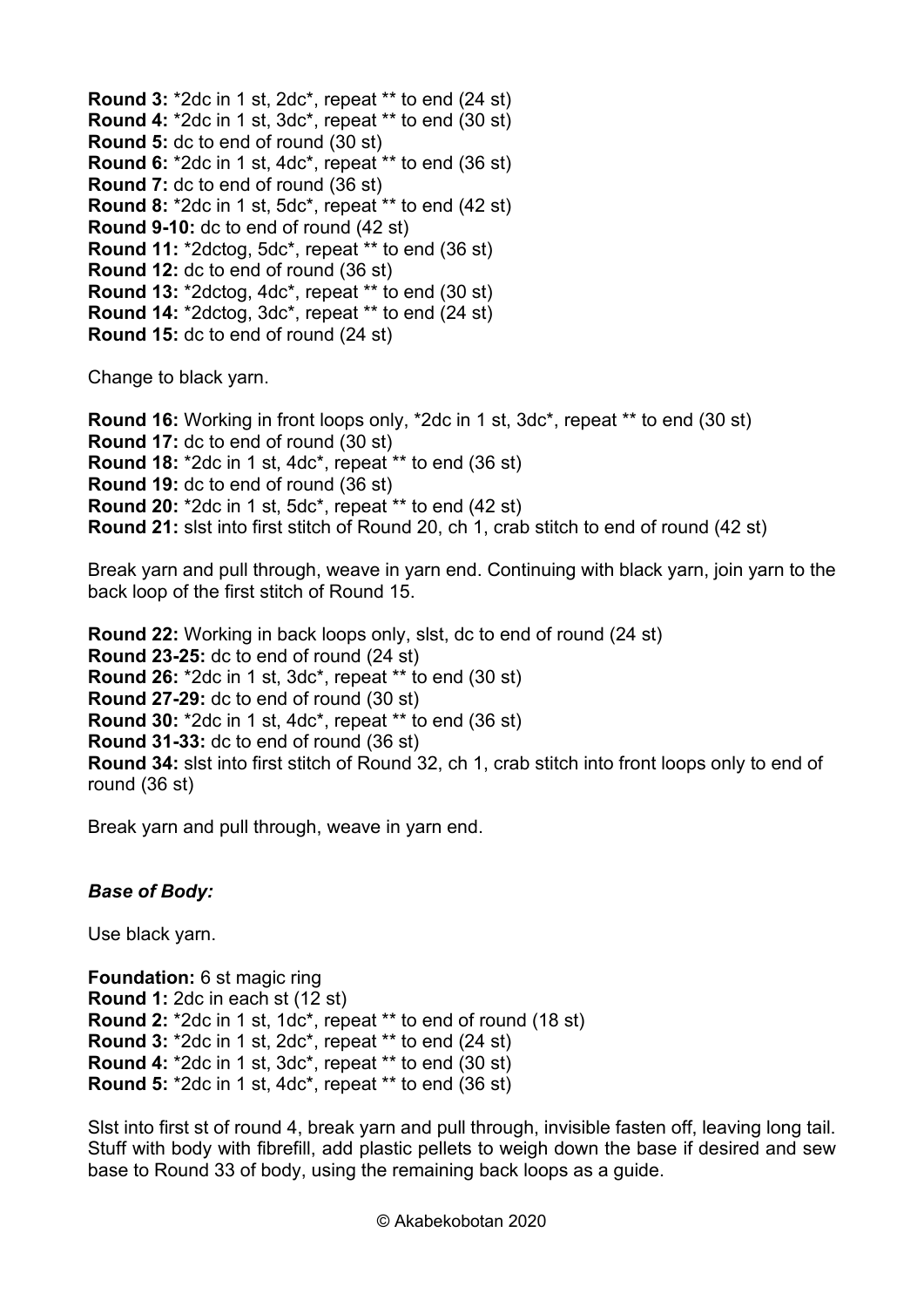### *Arms (make 2):*

Start with grey yarn.

**Foundation:** 6 st magic ring **Round 1:** 2dc in each st (12 st) **Round 2:** \*2dc in 1 st, 3dc\*, repeat \*\* to end (15 st) **Round 3:** dc to end of round (15 st)

Change to black yarn.

**Round 4:** dc to end of round (15 st) **Round 5:** dc to end of round (15 st) **Round 6:** \*2dctog, 3dc\*, repeat \*\* to end (12 st) **Round 7:** \*2dctog, 2dc\*, repeat \*\* to end (9 st) **Round 8:** dc to end of round (9 st)

Slst into first st of round 7, break yarn and pull through, invisible fasten off, leaving long tail. Stuff lightly, pinch top edge together and sew to Round 23 of body on opposite sides.

### *Bag:*

Use beige/brown yarn.

**Foundation and Row 1:** ch7, dc into second ch from hook, 5dc, turn **Row 2-8:** ch1, dc to end of row, turn **Row 9:** ch1, 2dctog, 2dc, 2dctog, turn **Row 10-11**: ch1, dc to end of row, turn **Row 12:** ch1, dc to end of row, break yarn and pull through, leaving long tail

Fold up bottom edge to meet Row 8, and fold top edge over to make the front flap of the bag. Use long tail to anchor front flap to the front of the bag using backstitch, and to sew up sides of the bag. Join yarn to edge of row 8 and ch until strap is long enough to pass across the body around the opposite shoulder (approximately 12-13cm) and slst into opposite edge of Row 8. Cast off and use tail to anchor bag to the body if desired. Weave in ends.

#### *Mask:*

Use white yarn.

**Foundation:** 6 st magic ring **Round 1:** \*2dc in 1 st, 1dc\*, repeat \*\* to end of round (9 st) **Round 2-3:** dc to end of round (9 st) **Round 4:** \*2dc in 1 st, 2dc\*, repeat \*\* to end (12 st) **Round 5:** dc to end of round (12 st) **Round 6:** \*2dc in 1 st, 3dc\*, repeat \*\* to end (15 st) **Round 7:** \*2dc in 1 st, 4dc\*, repeat \*\* to end (18 st) **Round 8:** 2dc in 1 st 3 times, 6dc, 2dc in 1 st 3 times, 6dc (24 st) **Round 9:** 2dc, 2dc in 1 st 2 times, 10dc, 2dc in 1 st 2 times, 2dc, 6slst (28 st)

© Akabekobotan 2020